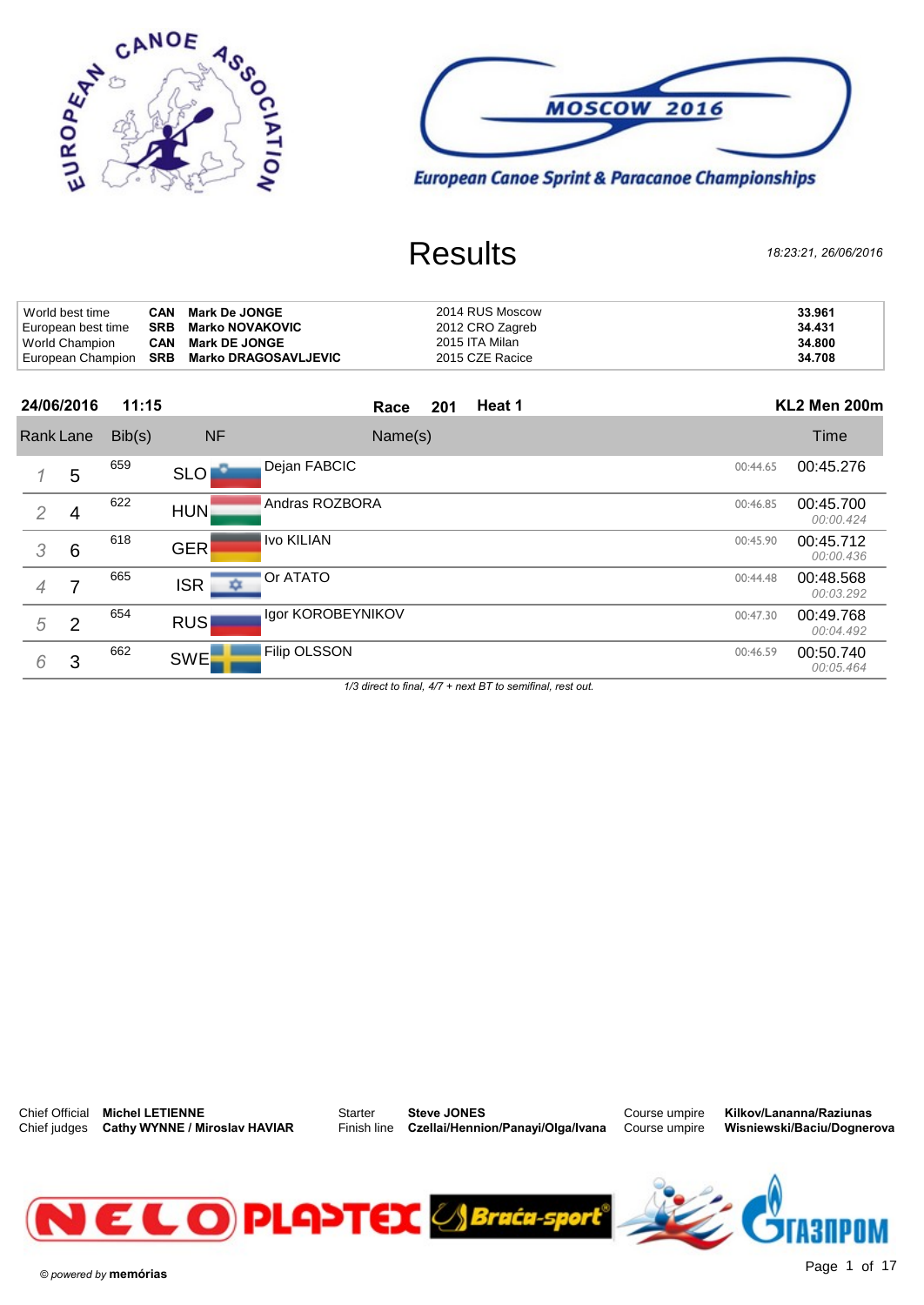



| 24/06/2016         | 11:20 |                                            | Race | 202 | Heat 2          | <b>KL2 Men 200m</b> |
|--------------------|-------|--------------------------------------------|------|-----|-----------------|---------------------|
|                    |       | European Champion SRB Marko DRAGOSAVLJEVIC |      |     | 2015 CZE Racice | 34.708              |
| World Champion     |       | <b>CAN</b> Mark DE JONGE                   |      |     | 2015 ITA Milan  | 34.800              |
| European best time |       | <b>SRB</b> Marko NOVAKOVIC                 |      |     | 2012 CRO Zagreb | 34,431              |
| World best time    |       | <b>CAN</b> Mark De JONGE                   |      |     | 2014 RUS Moscow | 33,961              |

|                | 24/06/2016 | 11:20  |                 | Race                       | 202 | Heat 2 |          | KL2 Men 200m           |
|----------------|------------|--------|-----------------|----------------------------|-----|--------|----------|------------------------|
|                | Rank Lane  | Bib(s) | <b>NF</b>       | Name(s)                    |     |        |          | Time                   |
|                | 5          | 601    | <b>AUT</b>      | Markus SWOBODA             |     |        | 00:44.65 | 00:42.091              |
| $\overline{2}$ | 4          | 633    | <b>ITA</b>      | <b>Federico MANCARELLA</b> |     |        | 00:46.85 | 00:44.919<br>00:02.828 |
| 3              | 6          | 611    | <b>ESP</b><br>鉴 | Javier REJA                |     |        | 00:45.90 | 00:47.795<br>00:05.704 |
| 4              | 7          | 660    | <b>SRB</b>      | <b>Vuk RADOVANOVIC</b>     |     |        | 00:44.48 | 00:48.651<br>00:06.560 |
| 5              | 3          | 641    | <b>POL</b>      | Robert STUDZIZBA           |     |        | 00:46.59 | 00:50.615<br>00:08.524 |

 $1/3$  direct to final,  $4/7$  + next BT to semifinal, rest out.



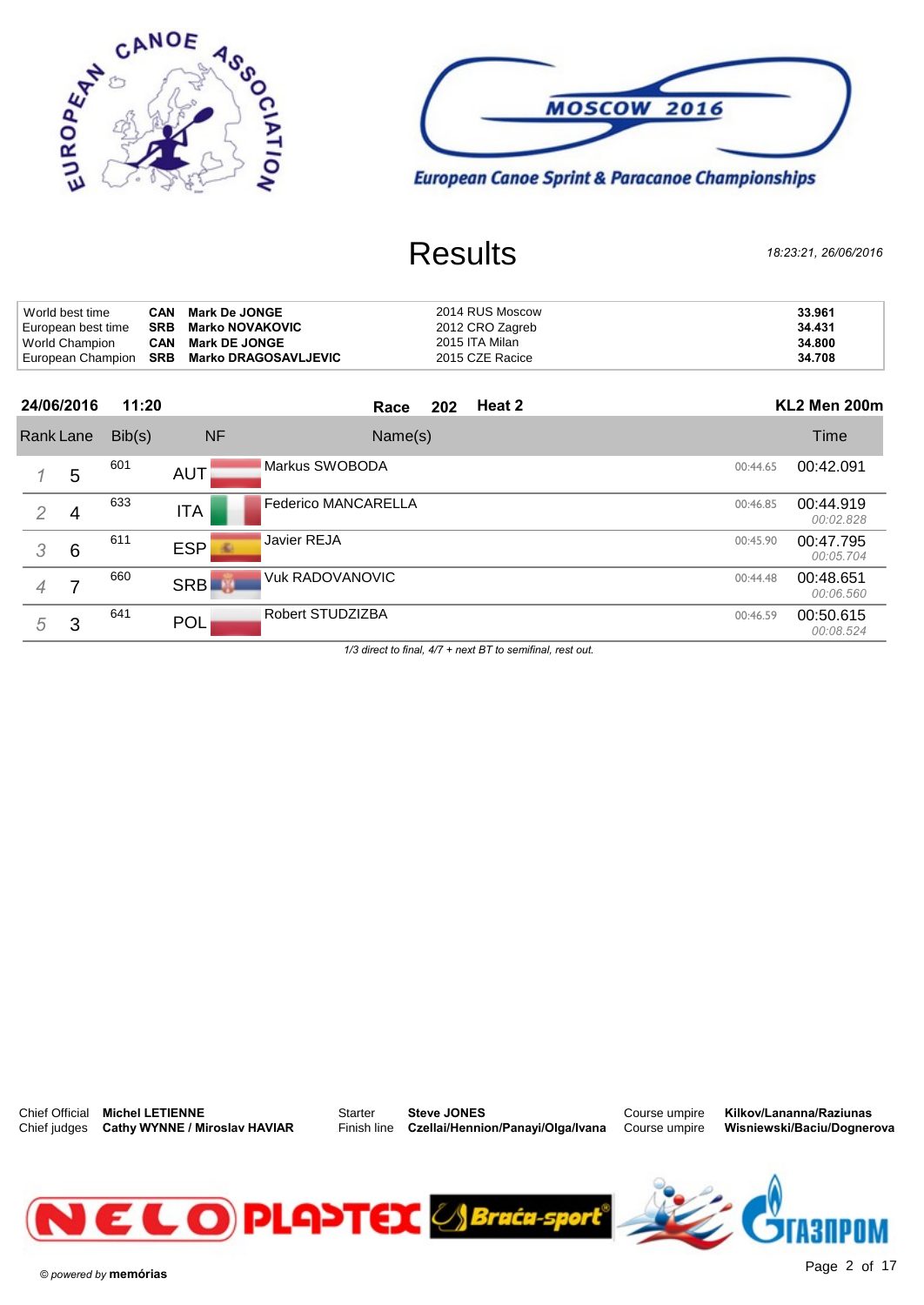



| World best time              | <b>SRB</b> | 2014 RUS Moscow | 30.500 |
|------------------------------|------------|-----------------|--------|
| European best time           | <b>GBR</b> | 2012 CRO Zagreb | 31.596 |
| World Champion               | <b>HUN</b> | 2015 ITA Milan  | 30.940 |
| European Champion <b>GER</b> |            | 2015 CZE Racice | 32.224 |

| European Griampion GER |                 |        | <b>ZUTO ULL NAULE</b> |                         |        | 36.ZZ4 |          |                        |
|------------------------|-----------------|--------|-----------------------|-------------------------|--------|--------|----------|------------------------|
|                        | 24/06/2016      | 11:25  |                       | 203<br>Race             | Heat 1 |        |          | KL3 Men 200m           |
|                        | Rank Lane       | Bib(s) | <b>NF</b>             | Name(s)                 |        |        |          | Time                   |
|                        | 5               | 619    | <b>GER</b>            | Tom KIEREY              |        |        | 00:44.65 | 00:40.012              |
| $\overline{2}$         | $6\phantom{1}6$ | 652    | <b>RUS</b>            | Artem VORONKOV          |        |        | 00:45.90 | 00:40.324<br>00:00.312 |
| 3                      | 4               | 615    | <b>FRA</b>            | <b>Martin FARINEAUX</b> |        |        | 00:46.85 | 00:40.924<br>00:00.912 |
| $\overline{4}$         | 7               | 612    | ESP<br>$\overline{1}$ | Jonas GARCIA            |        |        | 00:44.48 | 00:44.316<br>00:04.304 |
| 5                      | 8               | 629    | ISR<br>众              | Halevi RON              |        |        | 00:46.68 | 00:45.436<br>00:05.424 |
| 6                      | 3               | 606    | DEN.                  | Jonas EL AWSY           |        |        | 00:46.59 | 00:45.476<br>00:05.464 |
|                        | $\overline{2}$  | 624    | HUN                   | <b>Istvan FABIAN</b>    |        |        | 00:47.30 | 00:46.056<br>00:06.044 |

 $1/3$  direct to final,  $4/7$  + next BT to semifinal, rest out.



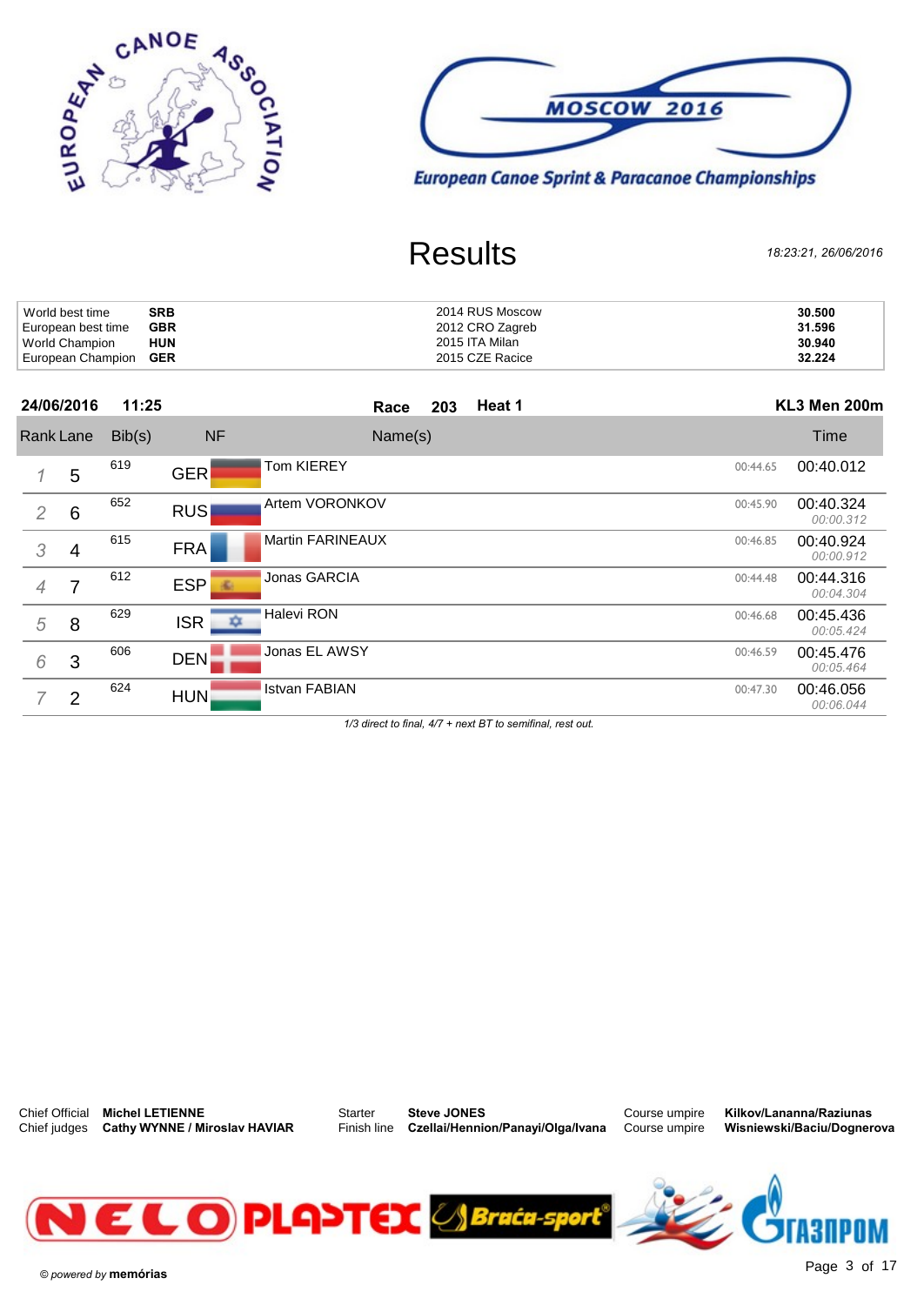



| World best time              | <b>SRB</b> | 2014 RUS Moscow | 30.500 |
|------------------------------|------------|-----------------|--------|
| European best time           | <b>GBR</b> | 2012 CRO Zagreb | 31.596 |
| World Champion               | <b>HUN</b> | 2015 ITA Milan  | 30.940 |
| European Champion <b>GER</b> |            | 2015 CZE Racice | 32.224 |

|                |                 | European Griampion GER |            | <b>ZUTO ULL NAUILE</b> | 36.ZZ4                             |
|----------------|-----------------|------------------------|------------|------------------------|------------------------------------|
|                | 24/06/2016      | 11:30                  |            | Heat 2<br>204<br>Race  | KL3 Men 200m                       |
|                | Rank Lane       | Bib(s)                 | <b>NF</b>  | Name(s)                | <b>Time</b>                        |
| 1              | 5               | 655                    | <b>RUS</b> | Leonid KRYLOV          | 00:38.652<br>00:44.65              |
| $\overline{2}$ | $6\phantom{1}6$ | 644                    | <b>ROU</b> | <b>Iulian SERBAN</b>   | 00:41.536<br>00:45.90<br>00:02.884 |
| 3              | 4               | 639                    | <b>POL</b> | Mateusz SURWILO        | 00:41.540<br>00:46.85<br>00:02.888 |
| $\overline{4}$ | 3               | 607                    | DEN.       | Kasper THOMSEN         | 00:45.164<br>00:46.59<br>00:06.512 |
| 5              | 7               | 635                    | <b>ITA</b> | Pier BUCCOLIERO        | 00:48.136<br>00:44.48<br>00:09.484 |
| 6              | $\overline{2}$  | 602                    | <b>BEL</b> | Yevgeniy SLEPOV        | 01:05.460<br>00:47.30<br>00:26.808 |
|                |                 |                        |            |                        |                                    |

 $1/3$  direct to final,  $4/7$  + next BT to semifinal, rest out.



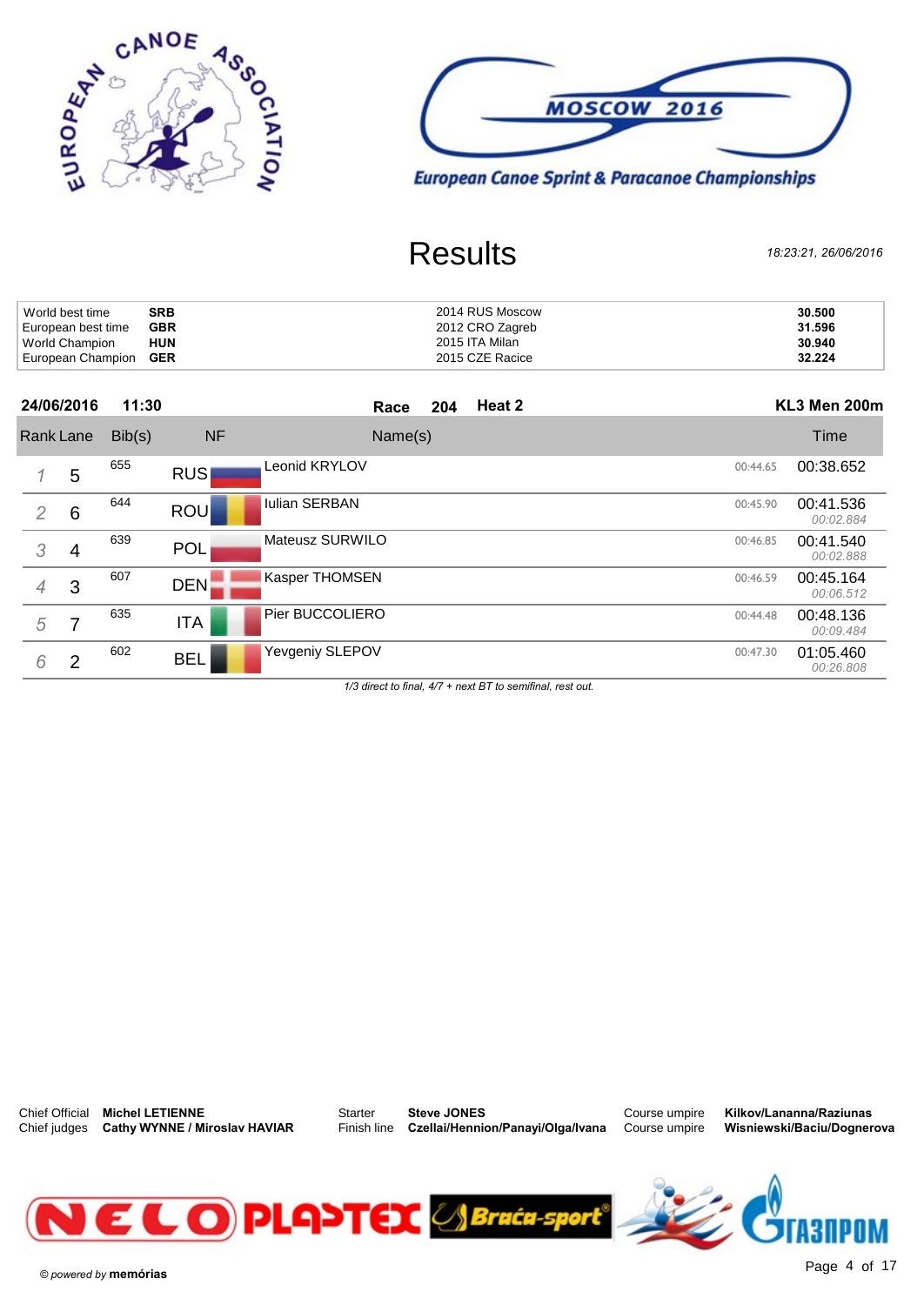



| World best time                     |  |
|-------------------------------------|--|
| European best time                  |  |
| World Champion<br>European Champion |  |
|                                     |  |

| European Unamplon |   |        |                                  |                               |                                    |
|-------------------|---|--------|----------------------------------|-------------------------------|------------------------------------|
| 24/06/2016        |   | 12:00  |                                  | <b>Final A</b><br>205<br>Race | <b>VL1 Men 200m</b>                |
| Rank Lane         |   | Bib(s) | <b>NF</b>                        | Name(s)                       | Time                               |
|                   | 4 | 627    | <b>Robert SUBA</b><br><b>HUN</b> |                               | 00:58.584<br>00:46.85              |
|                   | 5 | 656    | Pavel GROMOV<br><b>RUS</b>       |                               | 01:01.052<br>00:44.65<br>00:02.468 |



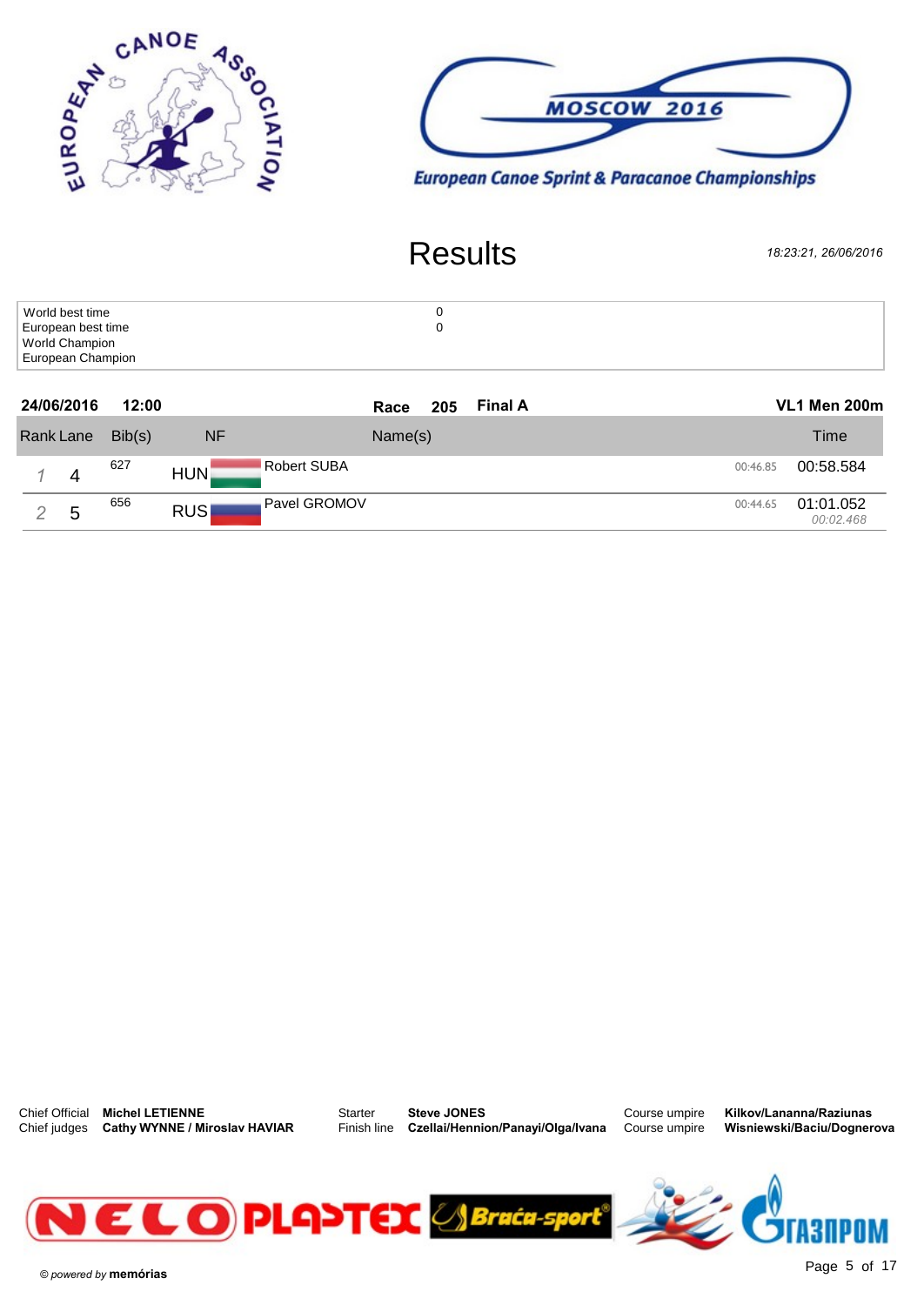



| World best time    |  |
|--------------------|--|
| European best time |  |
| World Champion     |  |
| European Champion  |  |

|                | European Griampion |        |                  |                               |          |                        |
|----------------|--------------------|--------|------------------|-------------------------------|----------|------------------------|
|                | 24/06/2016         | 12:07  |                  | <b>Final A</b><br>206<br>Race |          | VL2 Men 200m           |
|                | <b>Rank Lane</b>   | Bib(s) | <b>NF</b>        | Name(s)                       |          | Time                   |
| $\mathcal I$   | 3                  | 618    | <b>GER</b>       | Ivo KILIAN                    | 00:46.59 | 00:52.992              |
| $\overline{2}$ | 5                  | 611    | <b>ESP</b><br>6R | Javier REJA                   | 00:44.65 | 00:53.408<br>00:00.416 |
| 3              | 4                  | 634    | <b>ITA</b>       | Giuseppe DI LELIO             | 00:46.85 | 00:53.856<br>00:00.864 |
| $\overline{4}$ | $6\phantom{1}6$    | 626    | <b>HUN</b>       | <b>Miklos SUHA</b>            | 00:45.90 | 00:55.940<br>00:02.948 |
| 5              | $\overline{2}$     | 653    | <b>RUS</b>       | Egor FIRSOV                   | 00:47.30 | 00:58.768<br>00:05.776 |
| 6              | 8                  | 665    | ISR  <br>☆       | Or ATATO                      | 00:46.68 | 01:02.180<br>00:09.188 |
|                | 7                  | 638    | <b>POL</b>       | Arkadiusz GARBACZ             | 00:44.48 | 01:03.724<br>00:10.732 |
|                |                    |        |                  |                               |          |                        |

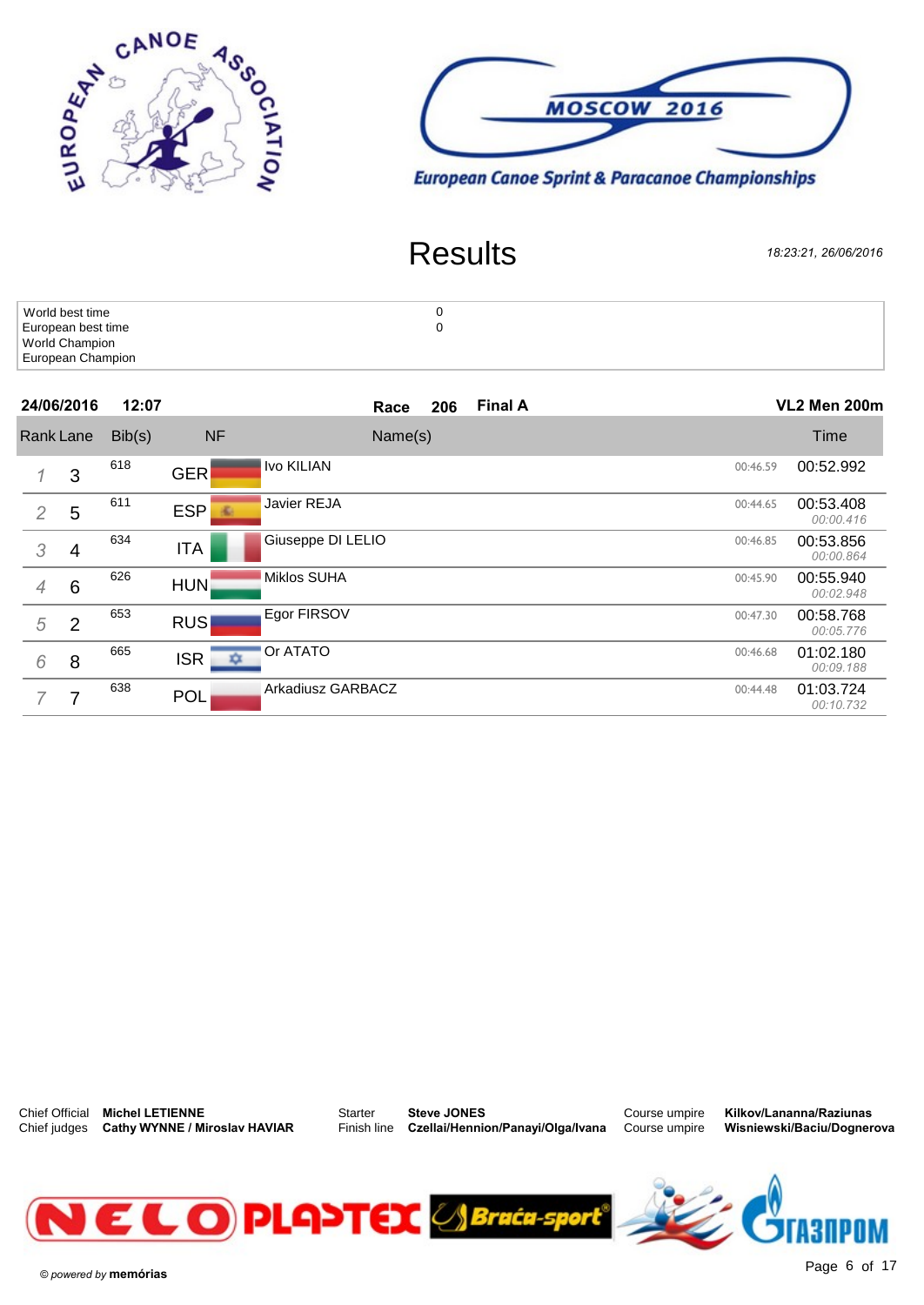



| World best time    |  |
|--------------------|--|
| European best time |  |
| World Champion     |  |
| European Champion  |  |

|                | European Unamplon |        |            |                               |          |                        |  |  |
|----------------|-------------------|--------|------------|-------------------------------|----------|------------------------|--|--|
|                | 24/06/2016        | 12:14  |            | <b>Final A</b><br>207<br>Race |          | VL3 Men 200m           |  |  |
| Rank Lane      |                   | Bib(s) | <b>NF</b>  | Name(s)                       |          | Time                   |  |  |
|                | $6\phantom{1}6$   | 658    | <b>RUS</b> | <b>Victor POTANIN</b>         | 00:45.90 | 00:51.072              |  |  |
| $\overline{2}$ | 5                 | 635    | <b>ITA</b> | Pier BUCCOLIERO               | 00:44.65 | 00:51.172<br>00:00.100 |  |  |
| 3              | 7                 | 651    | <b>RUS</b> | Aleksei EGOROV                | 00:44.48 | 00:52.172<br>00:01.100 |  |  |
| $\overline{4}$ | 2                 | 642    | <b>POL</b> | Tomas MOZDZIERSKI             | 00:47.30 | 00:52.276<br>00:01.204 |  |  |
| 5              | 8                 | 604    | <b>BLR</b> | Arkadz SHYKUTS                | 00:46.68 | 00:52.952<br>00:01.880 |  |  |
| 6              | 4                 | 640    | <b>POL</b> | Miroslaw ROSINSKI             | 00:46.85 | 00:55.200<br>00:04.128 |  |  |
|                | 9                 | 663    | <b>RUS</b> | Anatolii GLINSKIY             |          | 00:56.216<br>00:05.144 |  |  |
| 8              | 3                 | 623    | <b>HUN</b> | Gyula HORVATH                 | 00:46.59 | 00:56.896<br>00:05.824 |  |  |
| 9              |                   | 602    | <b>BEL</b> | Yevgeniy SLEPOV               | 00:45.42 | 01:02.804<br>00:11.732 |  |  |



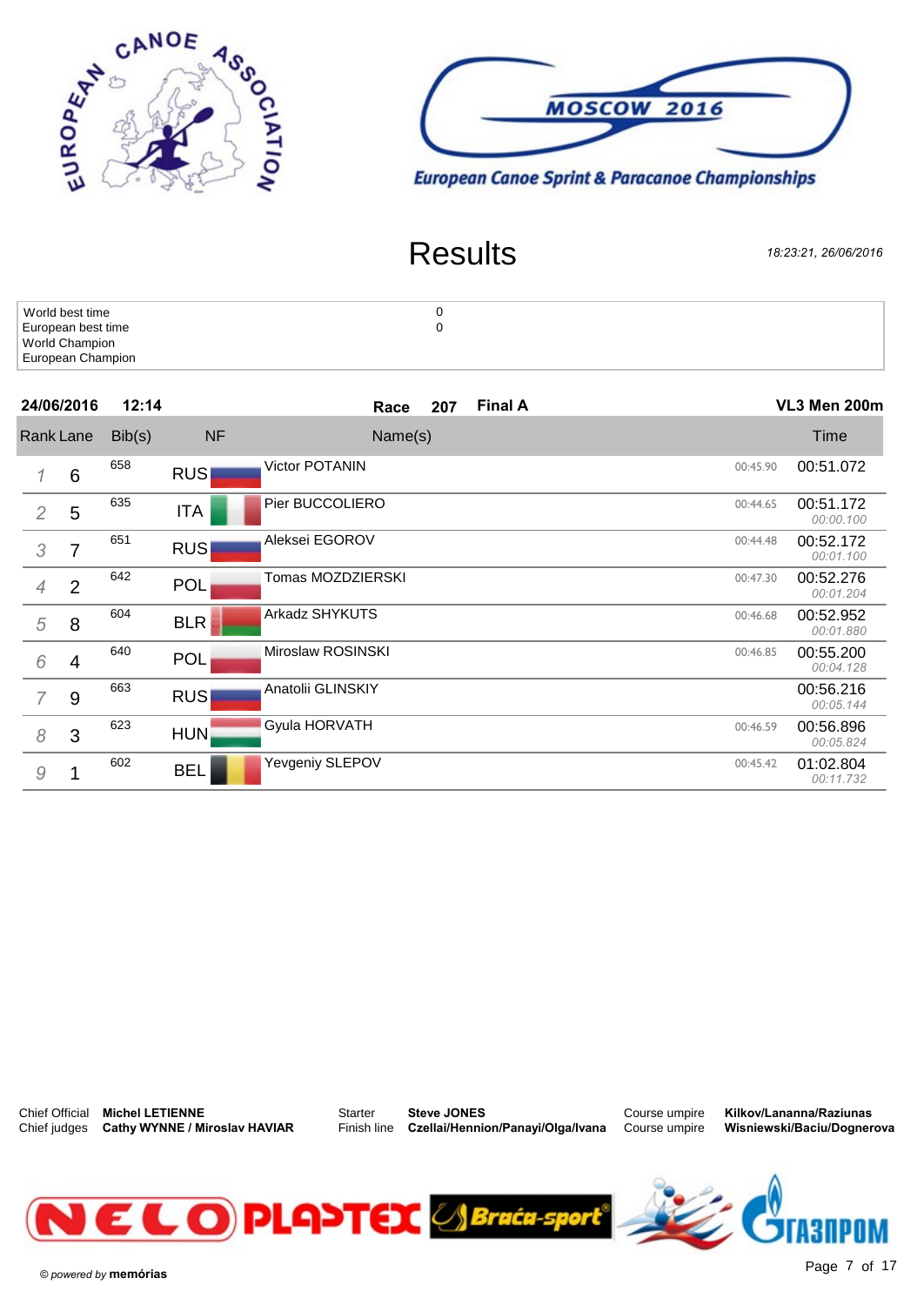



| World best time    |  |
|--------------------|--|
| European best time |  |
| World Champion     |  |
| European Champion  |  |

|                  | European Unamplon |        |            |                               |                      |                        |
|------------------|-------------------|--------|------------|-------------------------------|----------------------|------------------------|
|                  | 24/06/2016        | 12:21  |            | <b>Final A</b><br>208<br>Race | VL1 + VL2 Women 200m |                        |
| <b>Rank Lane</b> |                   | Bib(s) | <b>NF</b>  | Name(s)                       |                      | Time                   |
| 1.               | 5                 | 649    | <b>RUS</b> | Nadezda ANDREEVA (VL2)        | 00:44.65             | 01:02.836              |
| 2                | 6                 | 631    | <b>ITA</b> | Veronica BIGLIA (VL2)         | 00:45.90             | 01:09.700<br>00:06.864 |
| 3                | 3                 | 621    | <b>HUN</b> | Julianna TOTH (VL2)           | 00:46.59             | 01:13.844<br>00:11.008 |
| $\overline{4}$   | 8                 | 646    | <b>RUS</b> | Anastasia BELOGUROVA (VL1)    | 00:46.68             | 01:23.016<br>00:20.180 |
|                  | 4                 | 648    | <b>RUS</b> | Mariia NIKIFOROVA (VL2)       | 00:46.85             | DSQ                    |



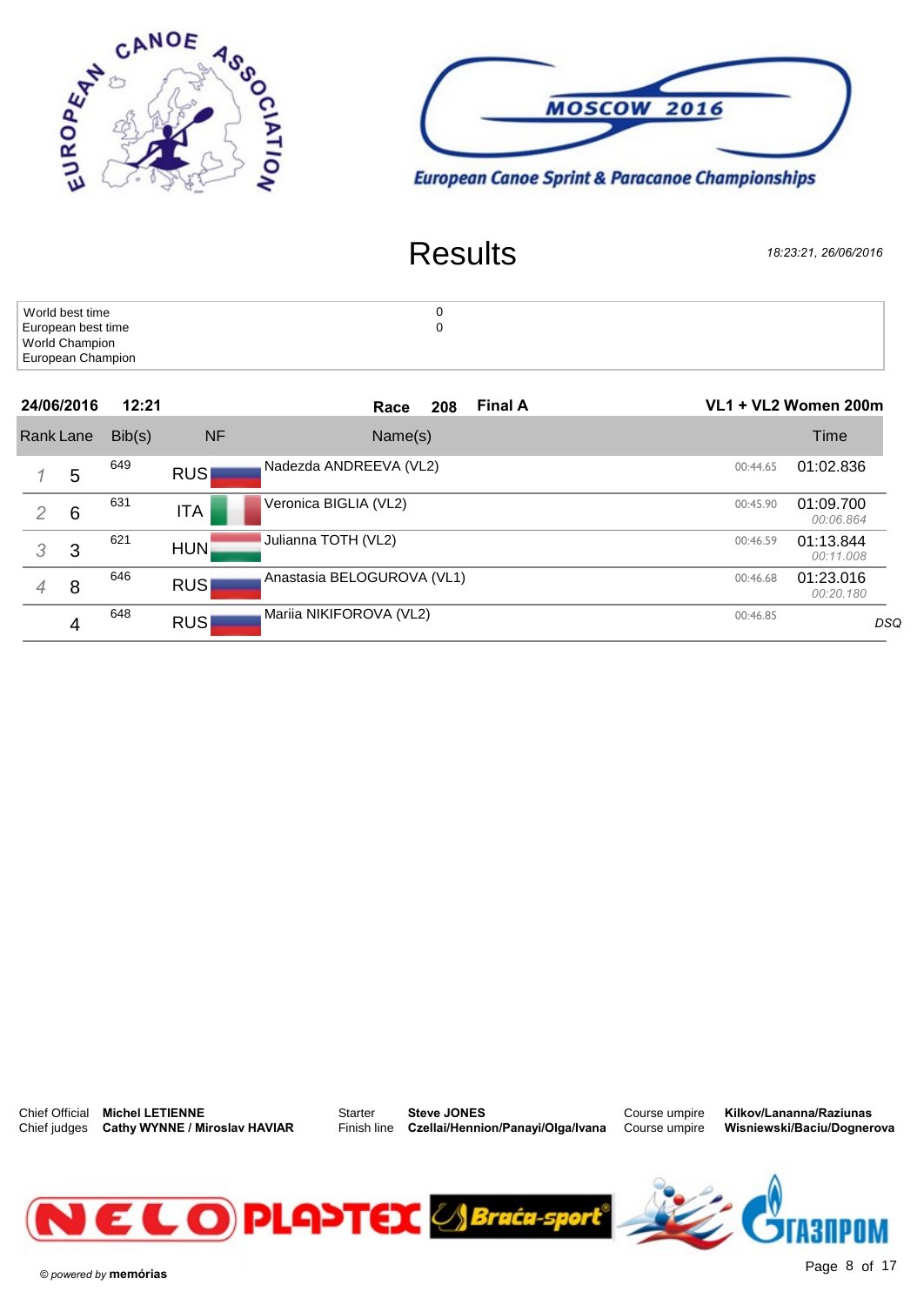



| World best time    |  |
|--------------------|--|
| European best time |  |
| World Champion     |  |
| European Champion  |  |

|                | European Griampion  |        |                      |                     |                       |                               |  |                |  |  |
|----------------|---------------------|--------|----------------------|---------------------|-----------------------|-------------------------------|--|----------------|--|--|
|                | 24/06/2016<br>12:28 |        |                      |                     |                       | <b>Final A</b><br>209<br>Race |  | KL3 Women 200m |  |  |
|                | <b>Rank Lane</b>    | Bib(s) | <b>NF</b>            | Name(s)             |                       | Time                          |  |                |  |  |
| 1              | 4                   | 661    | <b>SWE</b>           | <b>Helene RIPA</b>  | 00:51.432<br>00:46.85 |                               |  |                |  |  |
| $\overline{2}$ | 3                   | 614    | <b>FRA</b>           | <b>Cindy MOREAU</b> | 00:51.576<br>00:46.59 | 00:00.144                     |  |                |  |  |
| 3              | 5                   | 643    | ROU                  | Lulea MIHAELA       | 00:52.032<br>00:44.65 | 00:00.600                     |  |                |  |  |
| $\overline{4}$ | $6\phantom{1}6$     | 632    | <b>ITA</b>           | Veronica PLEBANI    | 00:52.160<br>00:45.90 | 00:00.728                     |  |                |  |  |
| 5              | 7                   | 647    | <b>RUS</b>           | Larisa VOLIK        | 00:53.736<br>00:44.48 | 00:02.304                     |  |                |  |  |
| 6              | 2                   | 608    | ESP<br>$\mathcal{R}$ | Elena NAVEIRO       | 00:55.032<br>00:47.30 | 00:03.600                     |  |                |  |  |



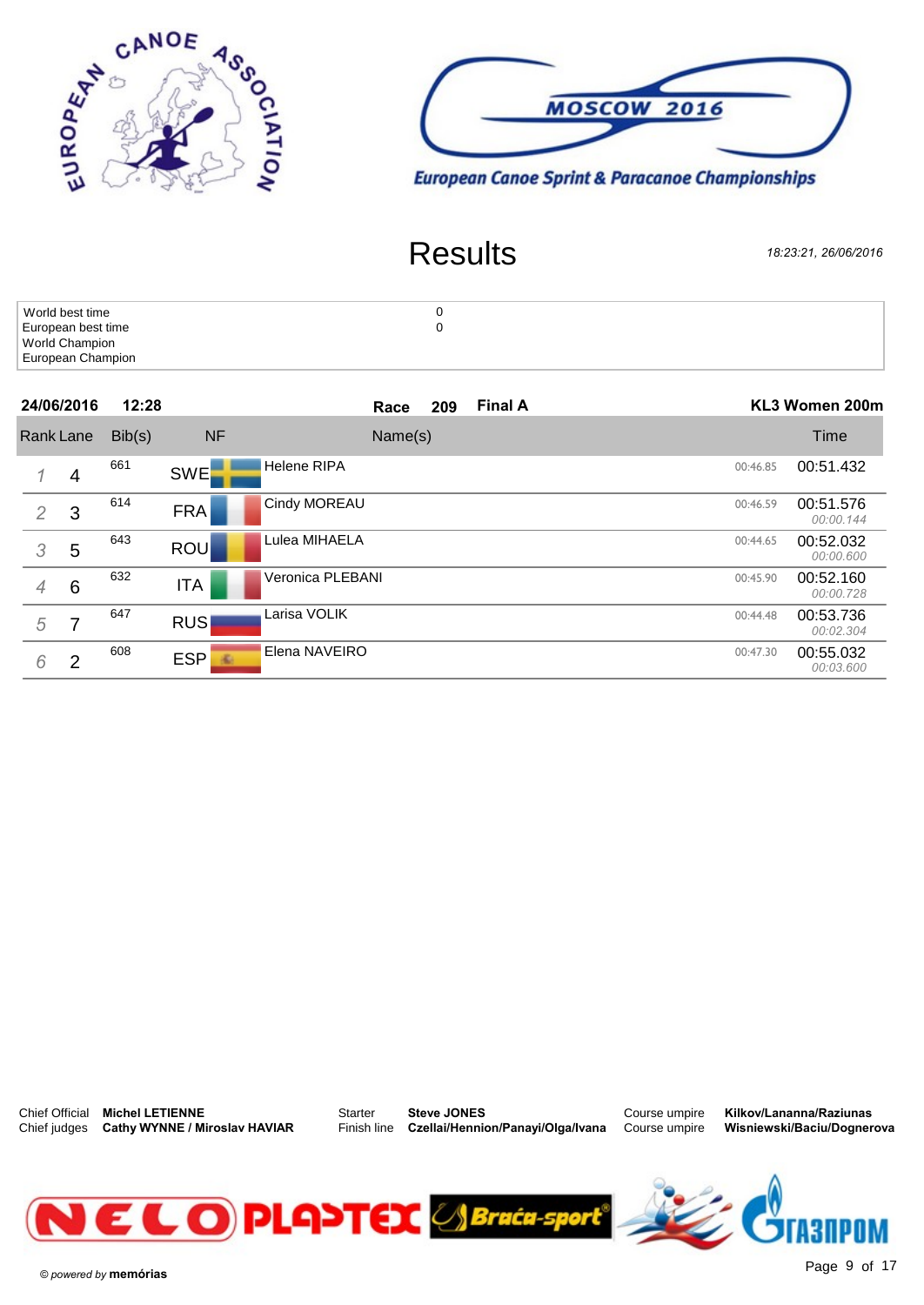



| World best time    | CAN | <b>Mark De JONGE</b>                       | 2014 RUS Moscow | 33.961 |
|--------------------|-----|--------------------------------------------|-----------------|--------|
| European best time | SRB | Marko NOVAKOVIC                            | 2012 CRO Zagreb | 34.431 |
| World Champion     | CAN | <b>Mark DE JONGE</b>                       | 2015 ITA Milan  | 34.800 |
|                    |     | European Champion SRB Marko DRAGOSAVLJEVIC | 2015 CZE Racice | 34.708 |

|                |            | European Champion SKD Marko DRAGOSAVLJEVIC |                      |                   | <b>ZUTO ULL NAUILE</b> |                    |  |          | -34.700                |  |
|----------------|------------|--------------------------------------------|----------------------|-------------------|------------------------|--------------------|--|----------|------------------------|--|
|                | 25/06/2016 | 9:30                                       |                      | Race              | 210                    | <b>Semifinal 1</b> |  |          | KL2 Men 200m           |  |
| Rank Lane      |            | Bib(s)                                     | <b>NF</b>            | Name(s)           |                        |                    |  |          | Time                   |  |
| 1.             | 5          | 660                                        | <b>SRB</b>           | Vuk RADOVANOVIC   |                        |                    |  | 00:44.65 | 00:47.108              |  |
| $\overline{2}$ | 4          | 665                                        | Or ATATO<br>ISR<br>ᅑ |                   |                        |                    |  | 00:46.85 | 00:48.828<br>00:01.720 |  |
| 3              | 3          | 654                                        | <b>RUS</b>           | Igor KOROBEYNIKOV |                        |                    |  | 00:46.59 | 00:49.512<br>00:02.404 |  |
| 4              |            | 662                                        | <b>SWE</b>           | Filip OLSSON      |                        |                    |  | 00:44.48 | 00:49.648<br>00:02.540 |  |
| 5              | 6          | 641                                        | <b>POL</b>           | Robert STUDZIZBA  |                        |                    |  | 00:45.90 | 00:51.420<br>00:04.312 |  |

 $1/3$  to final, rest out.



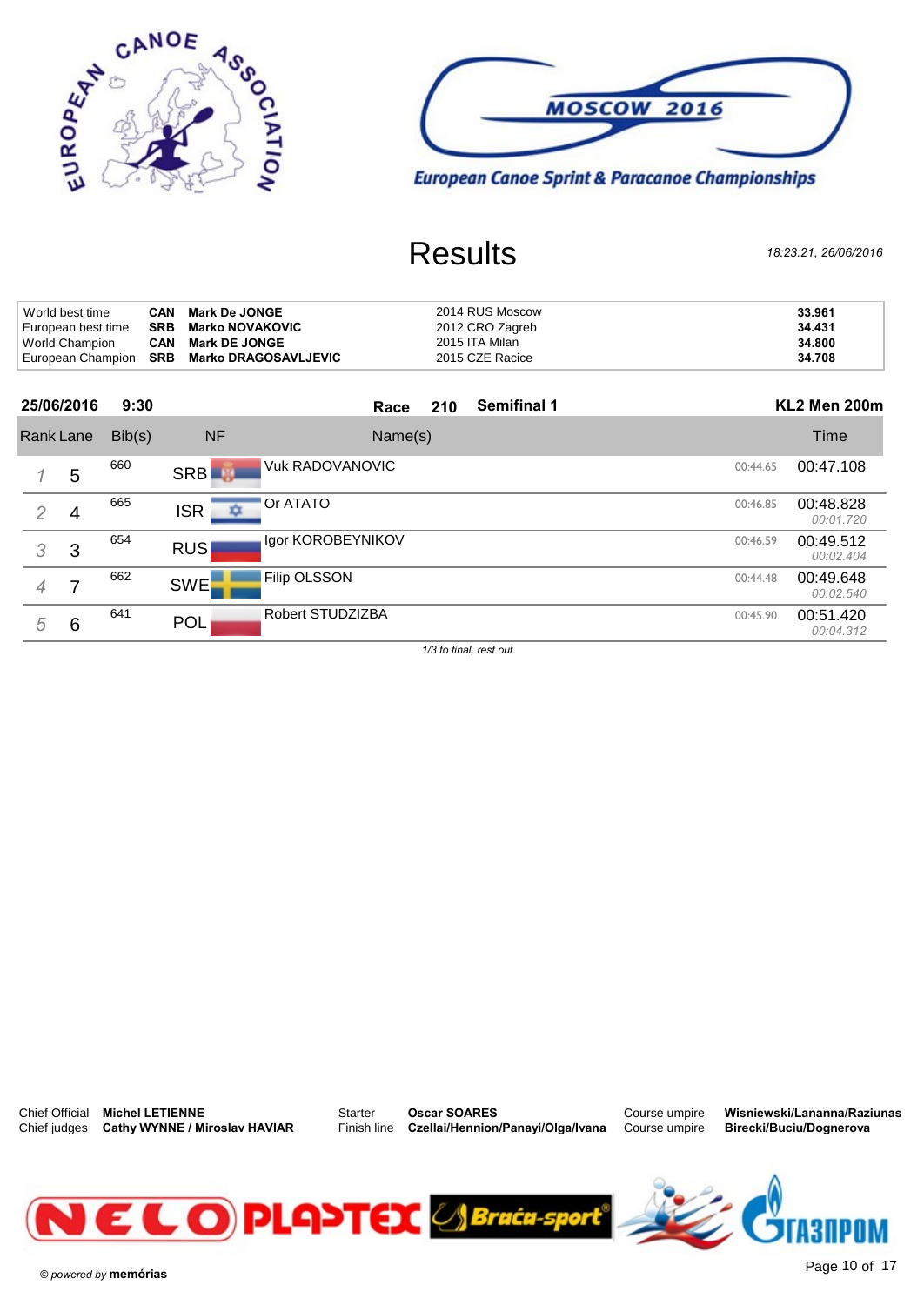



| World best time              | <b>SRB</b> | 2014 RUS Moscow | 30.500 |
|------------------------------|------------|-----------------|--------|
| European best time           | <b>GBR</b> | 2012 CRO Zagreb | 31.596 |
| World Champion               | <b>HUN</b> | 2015 ITA Milan  | 30.940 |
| European Champion <b>GER</b> |            | 2015 CZE Racice | 32.224 |

| 25/06/2016                 | 9:37                | <b>Semifinal 1</b><br>211<br>Race |          | KL3 Men 200m           |
|----------------------------|---------------------|-----------------------------------|----------|------------------------|
| Rank Lane                  | <b>NF</b><br>Bib(s) | Name(s)                           |          | Time                   |
| 612<br>5                   | <b>ESP</b><br>-56   | Jonas GARCIA                      | 00:44.65 | 00:44.112              |
| 629<br>6<br>$\overline{2}$ | $ISR \rightarrow$   | Halevi RON                        | 00:45.90 | 00:44.712<br>00:00.600 |
| 607<br>3<br>4              | <b>DEN</b>          | <b>Kasper THOMSEN</b>             | 00:46.85 | 00:44.948<br>00:00.836 |
| 606<br>$\overline{2}$<br>4 | <b>DEN</b>          | Jonas EL AWSY                     | 00:47.30 | 00:45.000<br>00:00.888 |
| 635<br>5<br>3              | <b>ITA</b>          | Pier BUCCOLIERO                   | 00:46.59 | 00:45.064<br>00:00.952 |
| 624<br>6<br>8              | <b>HUN</b>          | <b>Istvan FABIAN</b>              | 00:46.68 | 00:46.292<br>00:02.180 |
| 602<br>⇁                   | <b>BEL</b>          | Yevgeniy SLEPOV                   | 00:44.48 | DNS                    |

 $1/3$  to final, rest out.



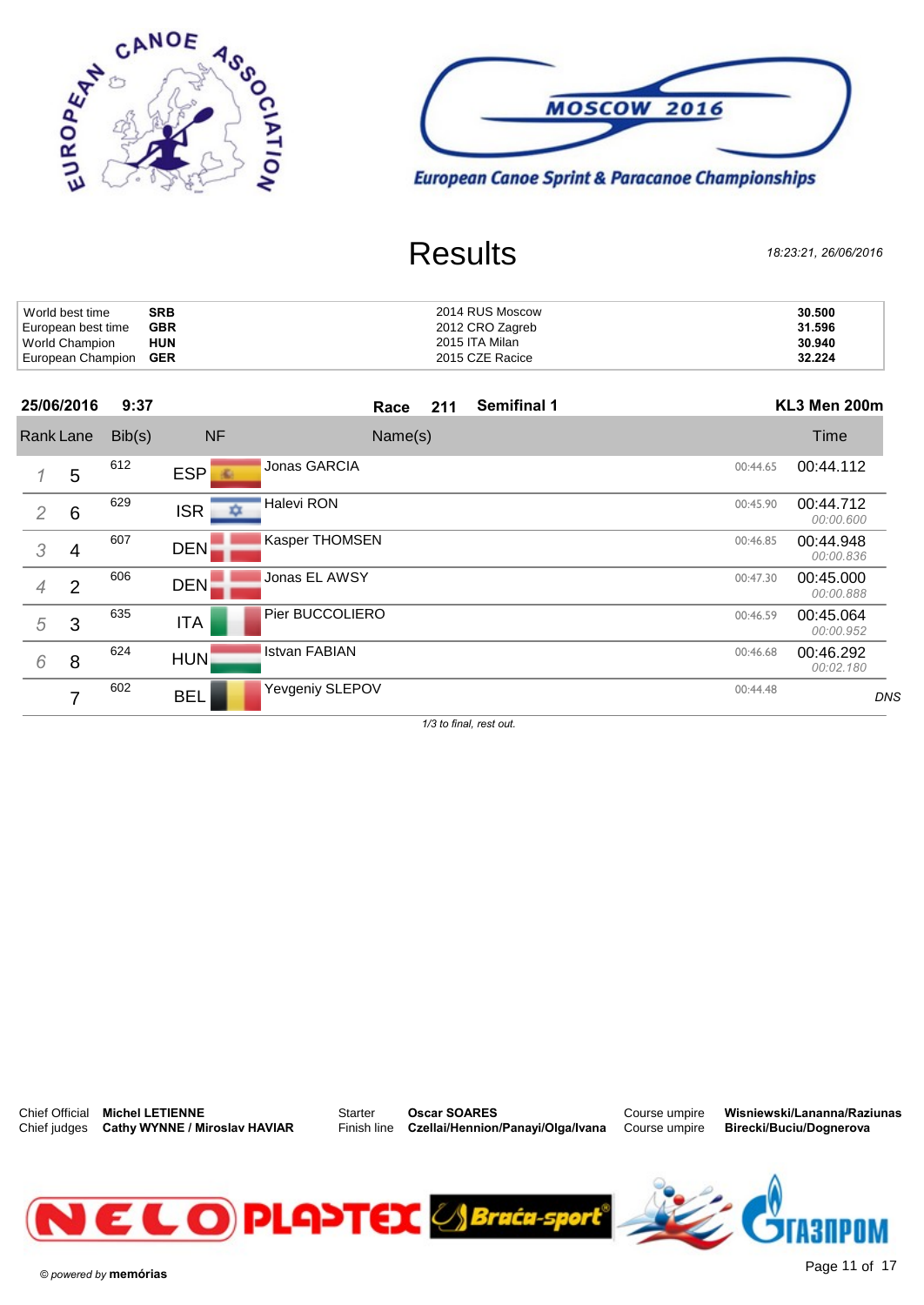



| World best time    |  |
|--------------------|--|
| European best time |  |
| World Champion     |  |
| European Champion  |  |

|                  | European Griampion |        |            |                               |                                    |
|------------------|--------------------|--------|------------|-------------------------------|------------------------------------|
|                  | 25/06/2016         | 9:44   |            | <b>Final A</b><br>212<br>Race | KL1 Women 200m                     |
| <b>Rank Lane</b> |                    | Bib(s) | <b>NF</b>  | Name(s)                       | Time                               |
| 1                | 5                  | 617    | <b>GER</b> | Müller EDINA                  | 00:54.956<br>00:44.65              |
| 2                | 4                  | 645    | <b>RUS</b> | Alexandra DUPIK               | 00:56.900<br>00:46.85<br>00:01.944 |
| 3                | $6\phantom{1}6$    | 637    | <b>POL</b> | Kamila KUBAS                  | 00:59.356<br>00:45.90<br>00:04.400 |
| $\overline{4}$   | 3                  | 620    | <b>HUN</b> | Anita VACZI                   | 01:01.952<br>00:46.59<br>00:06.996 |
| 5                | 7                  | 613    | <b>FRA</b> | Agnès LACHEUX                 | 01:03.144<br>00:44.48<br>00:08.188 |
| 6                | 2                  | 630    | <b>ITA</b> | <b>Juliet KAINE</b>           | 01:09.304<br>00:47.30<br>00:14.348 |
|                  |                    |        |            |                               |                                    |



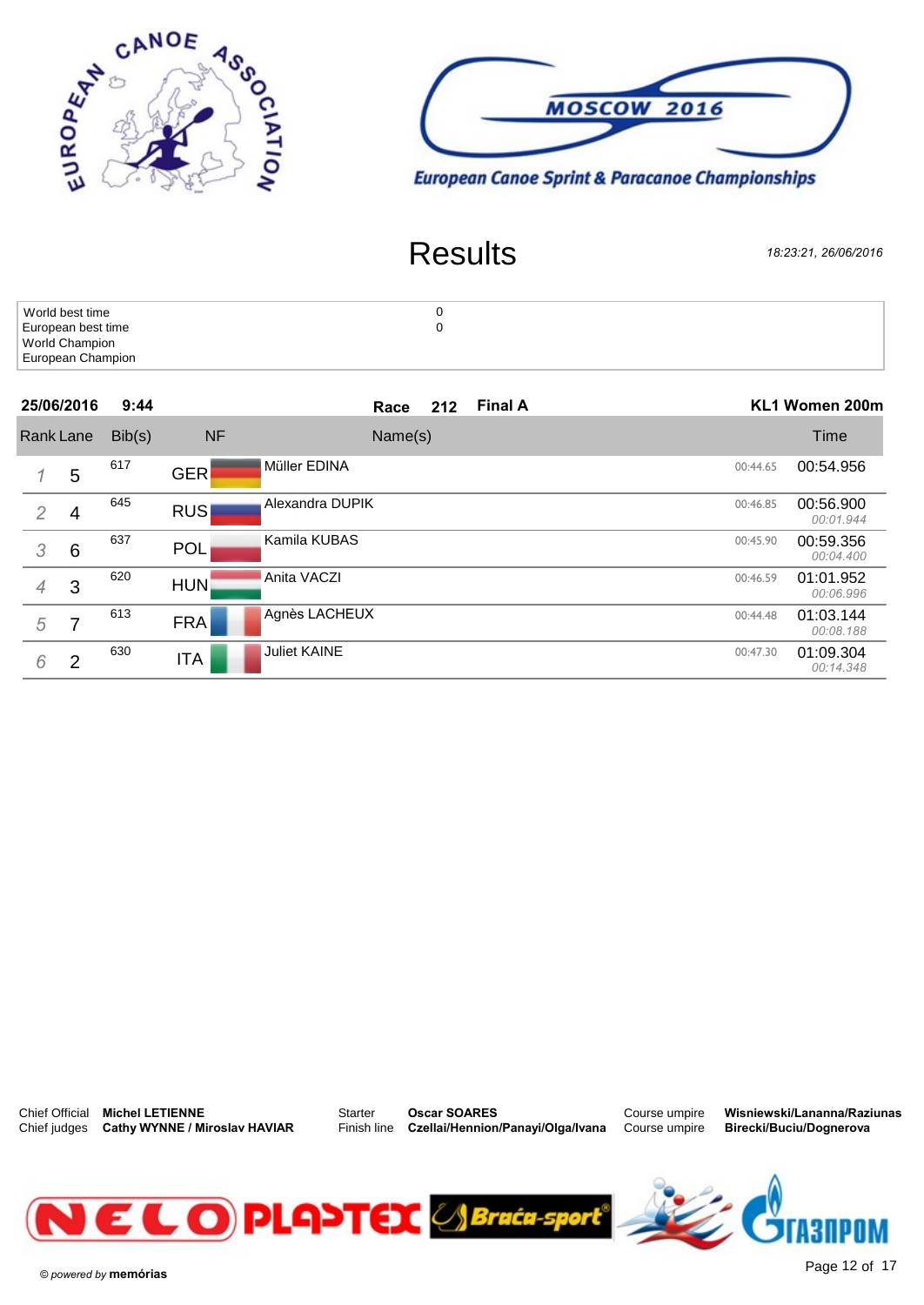



| World best time    |  |
|--------------------|--|
| European best time |  |
| World Champion     |  |
| European Champion  |  |

|                  | European Griampion |        |                                             |                               |                                    |  |
|------------------|--------------------|--------|---------------------------------------------|-------------------------------|------------------------------------|--|
|                  | 25/06/2016         | 9:51   |                                             | <b>Final A</b><br>213<br>Race | KL1 Men 200m                       |  |
| <b>Rank Lane</b> |                    | Bib(s) | <b>NF</b>                                   | Name(s)                       | Time                               |  |
|                  | 5                  | 627    | <b>HUN</b>                                  | <b>Robert SUBA</b>            | 00:51.228<br>00:44.65              |  |
| 2                | $6\phantom{1}6$    | 616    | <b>FRA</b>                                  | Remy BOULLE                   | 00:52.004<br>00:45.90<br>00:00.776 |  |
| 3                |                    | 603    | <b>BLR</b>                                  | Andrei TKACHUK                | 00:53.628<br>00:45.42<br>00:02.400 |  |
| $\overline{4}$   | 4                  | 636    | <b>ITA</b>                                  | Salvatore RAVALLI             | 00:53.808<br>00:46.85<br>00:02.580 |  |
| 5                | 7                  | 656    | <b>RUS</b>                                  | Pavel GROMOV                  | 00:58.860<br>00:44.48<br>00:07.632 |  |
| 6                | 8                  | 605    | <b>CYP</b><br>$V_{\rm{B}}$ and $V_{\rm{B}}$ | Andreas POTAMITIS             | 01:00.332<br>00:46.68<br>00:09.104 |  |
|                  | 2                  | 610    | <b>ESP</b><br>雀                             | Adrian CASTANO                | 01:02.648<br>00:47.30<br>00:11.420 |  |



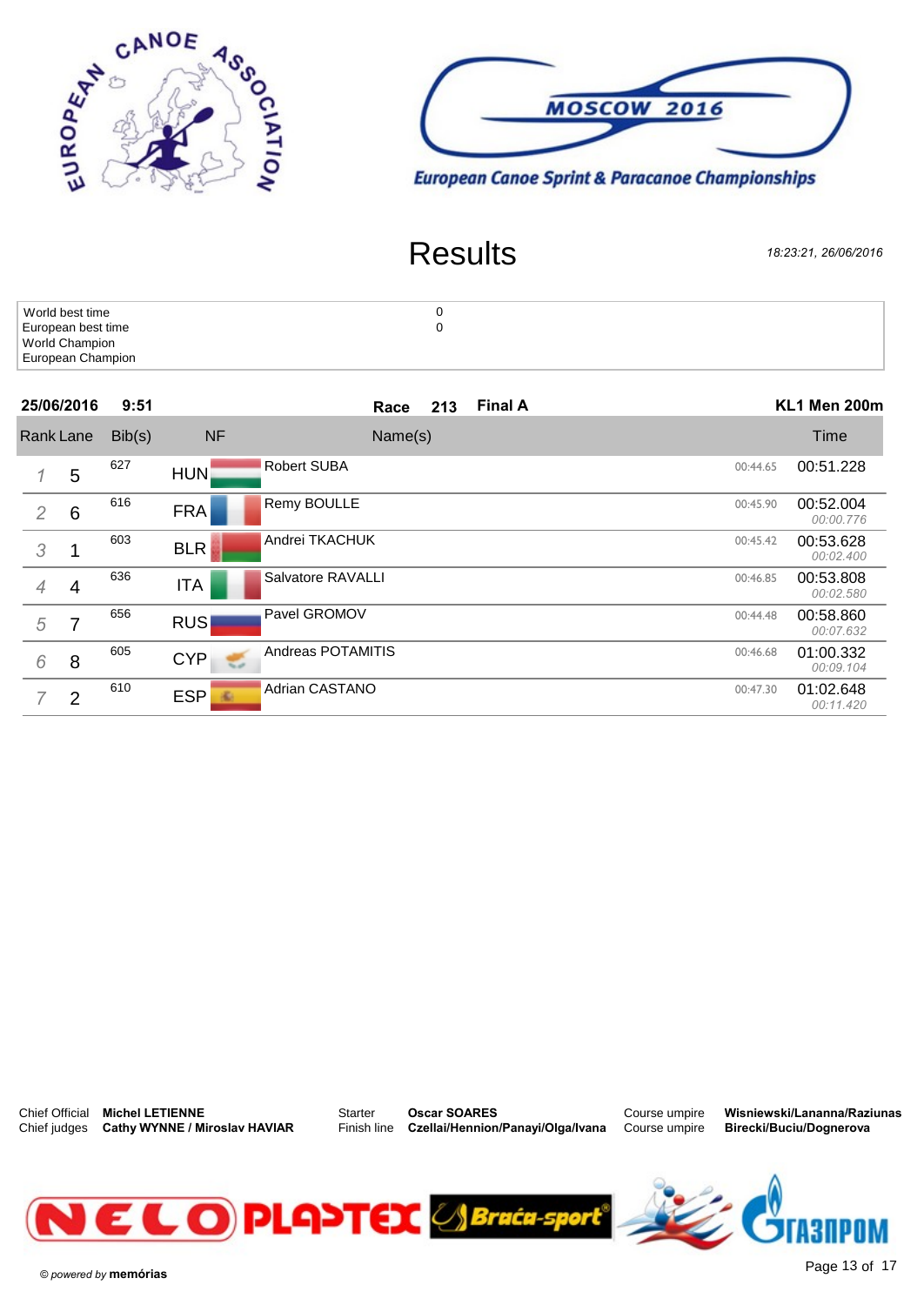



| World best time    |  |
|--------------------|--|
| European best time |  |
| World Champion     |  |
| European Champion  |  |

| European Griampion |   |        |                 |                               |                        |
|--------------------|---|--------|-----------------|-------------------------------|------------------------|
| 25/06/2016         |   | 15:20  |                 | <b>Final A</b><br>214<br>Race | KL2 Women 200m         |
| Rank Lane          |   | Bib(s) | <b>NF</b>       | Name(s)                       | Time                   |
|                    | 4 | 649    | <b>RUS</b>      | Nadezda ANDREEVA (VL2)        | 00:54.904              |
|                    | 5 | 650    | <b>RUS</b>      | Rimma EGORKINA                | 00:55.424<br>00:00.520 |
|                    | 6 | 664    | <b>ISR</b><br>ᄍ | Pascale BERCOVITCH            | 01:00.472<br>00:05.568 |



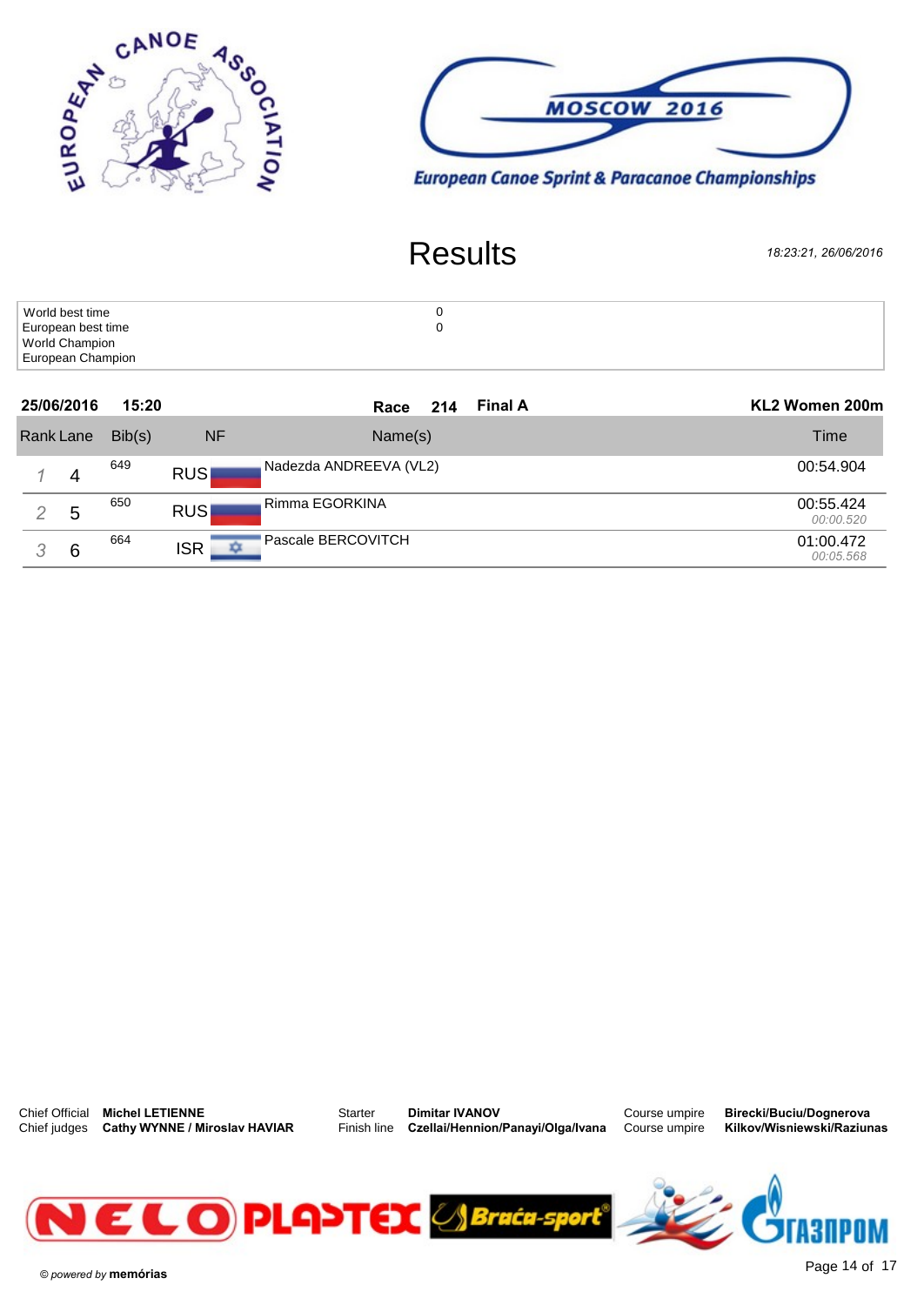



| World best time    |  |
|--------------------|--|
| European best time |  |
| World Champion     |  |
| European Champion  |  |

|           | European Griampion |        |                                 |                               |                        |
|-----------|--------------------|--------|---------------------------------|-------------------------------|------------------------|
|           | 25/06/2016         | 15:27  |                                 | <b>Final A</b><br>Race<br>215 | VL3 Women 200m         |
| Rank Lane |                    | Bib(s) | <b>NF</b>                       | Name(s)                       | <b>Time</b>            |
|           | 6                  | 647    | Larisa VOLIK<br><b>RUS</b>      |                               | 01:02.980              |
|           | 5                  | 609    | Maria CALVO<br><b>ESP</b><br>60 |                               | 01:10.048<br>00:07.068 |



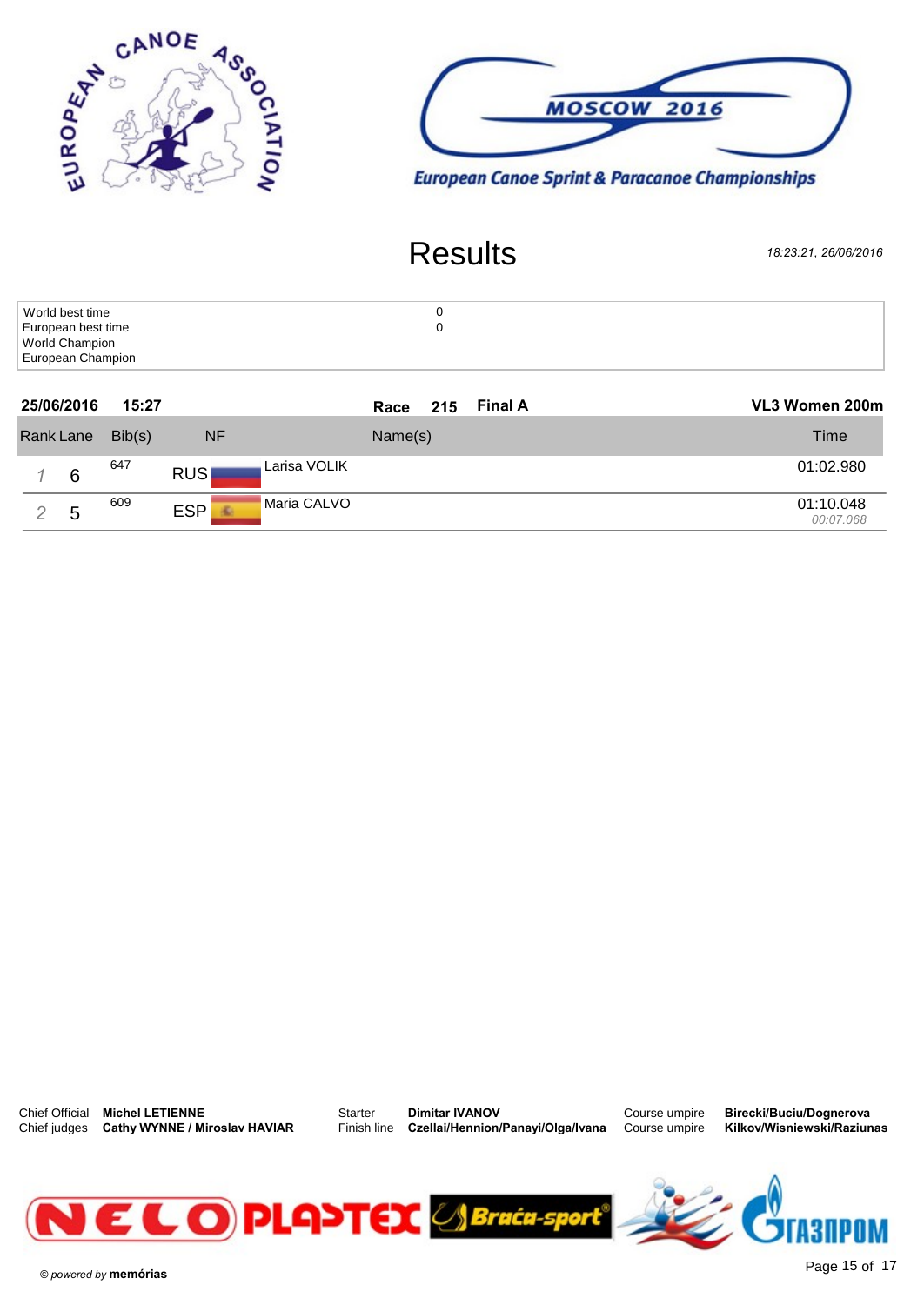



| World best time    |  |
|--------------------|--|
| European best time |  |
| World Champion     |  |
| European Champion  |  |

|                | European Unamplon |        |                      |                            |                        |
|----------------|-------------------|--------|----------------------|----------------------------|------------------------|
|                | 25/06/2016        | 15:34  |                      | <b>Final A</b><br>Race 216 | KL2 Men 200m           |
| Rank Lane      |                   | Bib(s) | <b>NF</b><br>Name(s) |                            | Time                   |
|                | 4                 | 601    | <b>AUT</b>           | Markus SWOBODA             | 00:41.920              |
| 2              | $6\phantom{1}6$   | 633    | <b>ITA</b>           | Federico MANCARELLA        | 00:44.540<br>00:02.620 |
| 3              | 5                 | 659    | SLO                  | Dejan FABCIC               | 00:45.416<br>00:03.496 |
| $\overline{4}$ | 7                 | 618    | <b>GER</b>           | Ivo KILIAN                 | 00:45.536<br>00:03.616 |
| 5              | 8                 | 660    | SRB <sup>IN</sup>    | <b>Vuk RADOVANOVIC</b>     | 00:46.860<br>00:04.940 |
| 6              | 3                 | 622    | <b>HUN</b>           | Andras ROZBORA             | 00:46.864<br>00:04.944 |
|                | $\overline{2}$    | 611    | <b>ESP</b>           | Javier REJA                | 00:47.892<br>00:05.972 |
| 8              |                   | 665    | $ISR \rightarrow$    | Or ATATO                   | 00:49.344<br>00:07.424 |
| 9              | 9                 | 654    | <b>RUS</b>           | Igor KOROBEYNIKOV          | 00:49.736<br>00:07.816 |